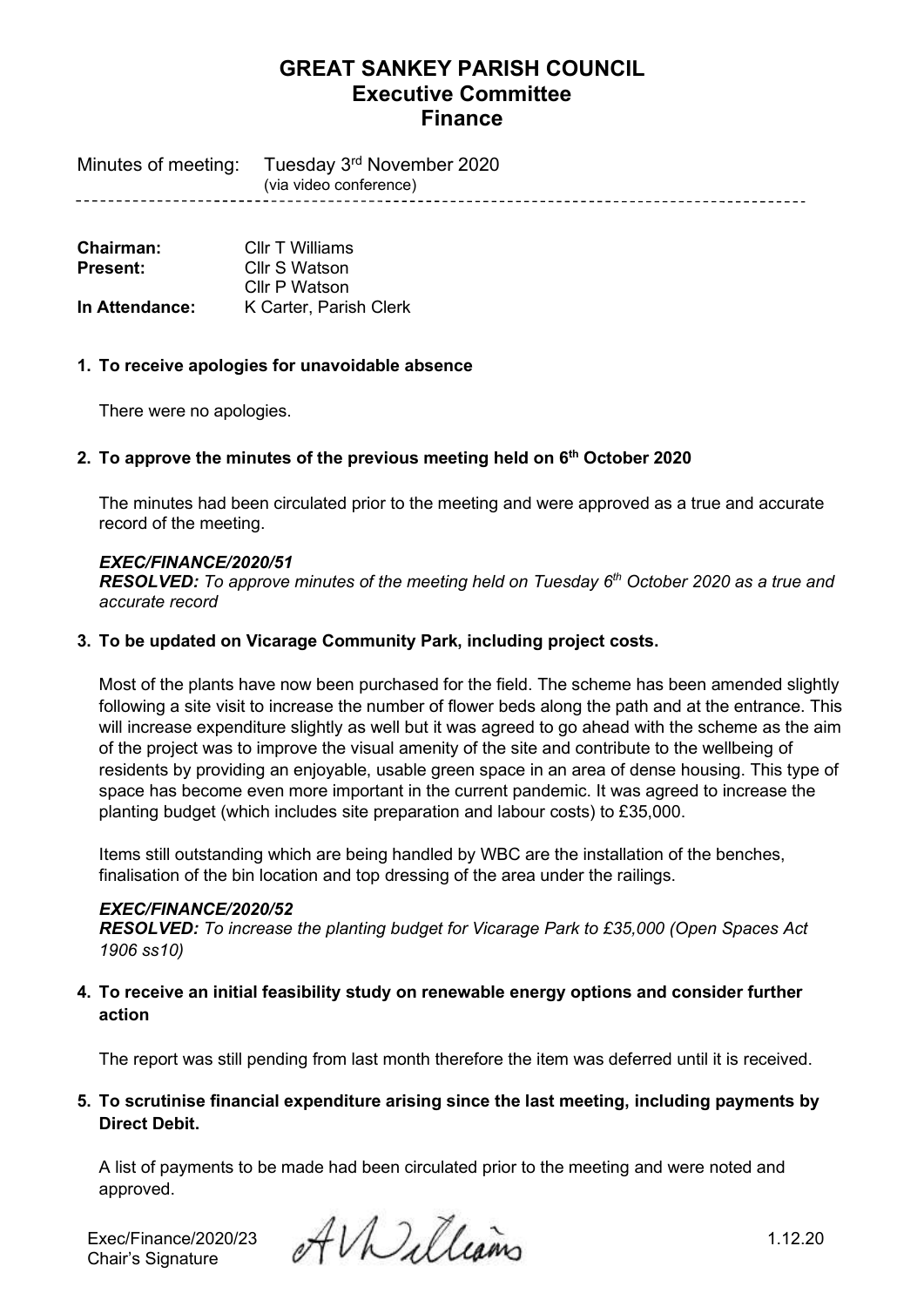# **GREAT SANKEY PARISH COUNCIL Executive Committee Finance**

Minutes of meeting: Tuesday 3<sup>rd</sup> November 2020 (via video conference)

------------------

| <b>Presented By</b>                      | <b>Description</b>                            | Amount, £ |
|------------------------------------------|-----------------------------------------------|-----------|
| <b>EDR Landscape Mngt</b>                | Vicarage Park Landscaping                     | 2,870.00  |
| <b>Ornamental Trees</b>                  | Plants - Vicarage Community Park              | 1,473.42  |
| Best4hedging                             | Plants - Vicarage Community Park              | 2,306.68  |
| <b>EDR Landscape Mngt</b>                | Vicarage Park Landscaping                     | 1,422.40  |
| <b>Roller Shutter Services</b>           | Roller Shutter Repair - TP                    | 144.00    |
| The Royal British Legion                 | Poppy Appeal, £18.50 for wreath plus donation | 100.00    |
| <b>WBC</b>                               | Goal posts - PPF                              | 2,110.80  |
| <b>WBC</b>                               | Grounds Maintenance - PPF - Q2                | 797.42    |
| <b>B&amp;B Hygiene Ltd</b>               | Cleaning supplies                             | 351.94    |
| <b>SLCC</b>                              | Clerk manual                                  | 52.30     |
| North West Timber                        | Vicarage Park flower beds                     | 1,027.62  |
| <b>Firecheck Northwest</b>               | Fire alarm annual inspections                 | 787.00    |
| Tom Taylor Company Ltd                   | Q2 website hosting & management               | 450.00    |
| North West Timber                        | <b>Traditional sleepers</b>                   | 373.68    |
| <b>EDR Landscape Mngt</b>                | <b>Grounds Maintenance</b>                    | 5,006.95  |
| J. Mallinson                             | PPF - Drainage and pitch maintenance          | 11,886.00 |
| J. Riley                                 | Office Laptops                                | 3,000.00  |
| FairFX cards<br>Top-up of pre-paid cards |                                               | 803.05    |
|                                          | <b>Total</b>                                  | 34,963.26 |

### *EXEC/FINANCE/2020/53*

*RESOLVED: To authorise all payments listed in Appendix 1 (under LGA 1976 s19 or LGA 1972 s101, 111, 112, 133, 142 or 137).* 

The following direct debits on the Council's account during August were also checked and approved:

| <b>BT</b>             | 01/09/2020 | WIFI/Telephone                  | HL           | 89.76    |
|-----------------------|------------|---------------------------------|--------------|----------|
| ВT                    | 01/09/2020 | WIFI/Telephone                  | Office       | 128.52   |
| ВT                    | 01/09/2020 | WIFI/Telephone                  | <b>BB</b>    | 89.76    |
| <b>BT</b>             | 01/09/2020 | WIFI/Telephone                  | ТP           | 96.36    |
| ВT                    | 01/09/2020 | WIFI/Telephone                  | <b>WH</b>    | 89.76    |
| <b>Water Plus</b>     | 02/09/2020 | Water charges                   | HM           | 38.52    |
| <b>Water Plus</b>     | 02/09/2020 | Water charges                   | <b>WH</b>    | 40.20    |
| <b>Water Plus</b>     | 02/09/2020 | Water charges                   | <b>BB</b>    | 120.27   |
| <b>KCOM Group plc</b> | 04/09/2020 | e-mail hosting/microsoft office | Office       | 45.59    |
| ВT                    | 07/09/2020 | WIFI/Telephone                  | HМ           | 89.76    |
| <b>Water Plus</b>     | 14/09/2020 | Water charges                   | <b>HL</b>    | 87.04    |
| <b>BT</b>             | 07/09/2020 | WIFI/Telephone                  | <b>WH</b>    | 89.76    |
| Utility Warehouse     | 30/09/2020 | Phone charges                   | Office       | 14.00    |
| <b>Unity Trust</b>    | 30/09/2020 | Service Change                  | Office       | 39.45    |
|                       |            |                                 | <b>Total</b> | £1058.75 |

Exec/Finance/2020/24  $\partial f$ *W*elleams 1.12.20